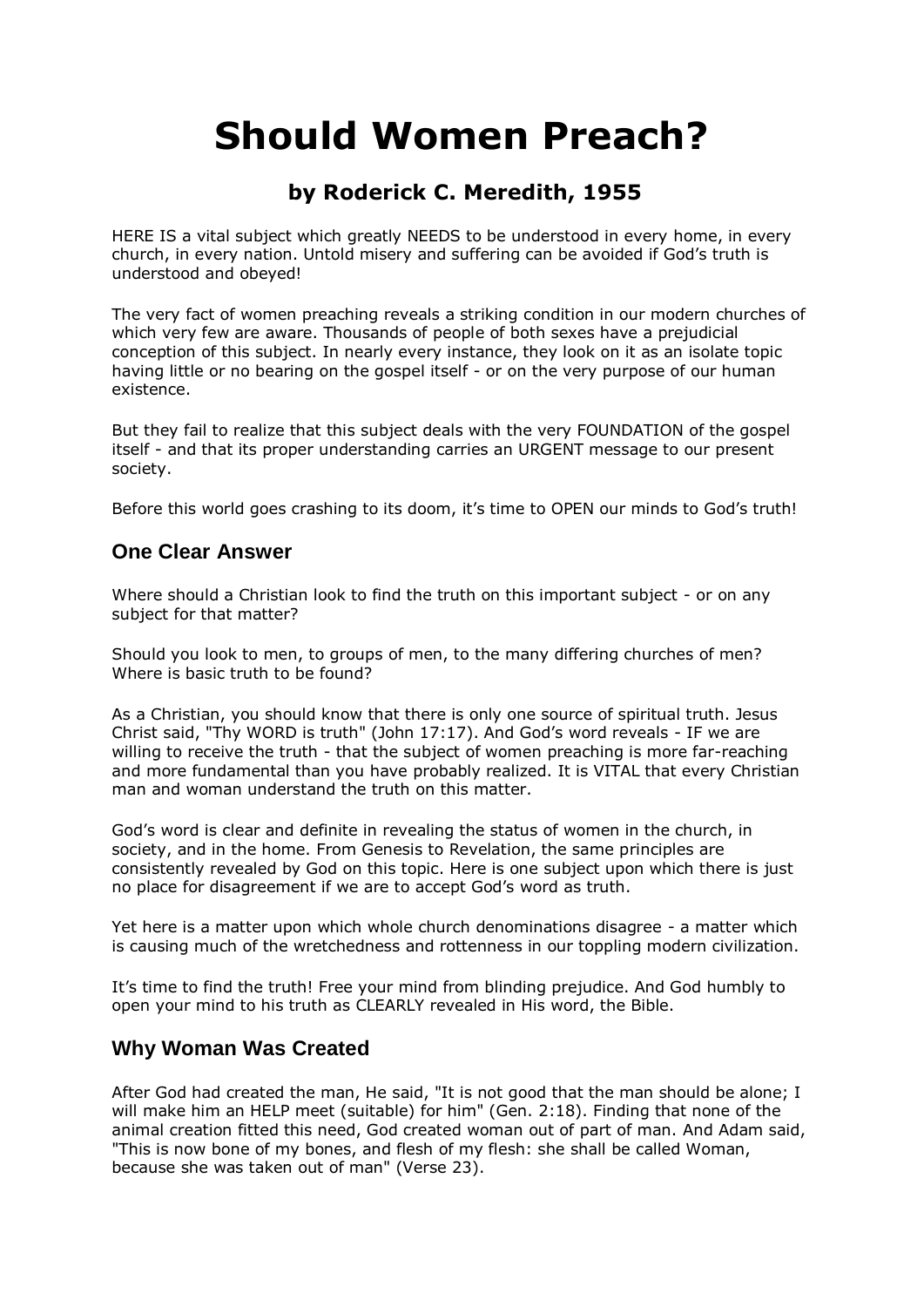Notice that the very purpose of woman's creation was to provide a help for the man. but on the first occasion when man had a severe trial and needed help, what happened?

Genesis 3:1-16 shows that the woman allowed the serpent, representing Satan, to beguile her into disobeying her Creator, God. And she thereupon caused her husband, whom she was supposed to help, to disobey god also and cut himself off from God's blessings.

The woman had taken the initiative. She had tried to lead the man - a thing for which she was not intended nor equipped - and as a result the whole human family was cut off from God until Christ came to obey God and make reconciliation.

Because she had sinned in doing this thing. God told the woman, "I will greatly multiply thy sorrow and thy conception, in sorrow thou shalt bring forth children; and thy desire shall be to thy husband, and he shall RULE over thee" (Gen. 3:16).

Plain words, these. And these are God's words - not human opinion. God had made the man first - in His direct image, as God is always spoken of in the masculine gender. God had made the man physically stronger, and with every necessary quality to be the woman's leader. Adam knew that the woman was to be his helper - and he her head.

But now that the woman had taken the initiative without consulting her husband, and had sinned and led him to sin in so doing , God made their status doubly CLEAR: "thy desire shall be to thy husband, and he shall RULE over thee."

Adam had not fulfilled his God-given responsibility to lead the woman in the right way, but had let her wrest the initiative from him. And so God told Adam, "Because thou hast hearkened unto the voice of thy wife, and hast eaten of the tree, of which I commanded thee, saying, Thou shalt not eat of it: cursed is the ground for thy sake, in sorrow shalt thou ear of it all the days of thy life" (Gen. 3:17). Yes, Adam was punished "Because," God said, "thou hast hearkened unto the voice of thy wife" - and so had been led to disobey God.

It is easy for a man to bog down and let his wife "run things." Adam did and Satan soon took over! Thousands of modern men are doing the same thing - particularly in America. And crime, almost universal corruption in every phase of life, broken homes, unhappy homes, and juvenile delinquency are abounding and growing EVILS which beset our society on every hand.

It's something to think about seriously!

In the final analysis, man will learn that when the God-constituted system of authority breaks down, real TROUBLE is in store. This pattern of authority is conspicuously violated today in the realm of the relation of men and women in society and in the home.

#### **Consistent Principle**

The examples and teaching throughout the Old Testament reveal that the man was recognized as the head of the house, and was always designated and used by God to carry out any group project. The genealogy always came down from father to son. When Jacob was inspired to give prophetic blessings (Gen. 49), they were given to his sons, not his daughters in any case.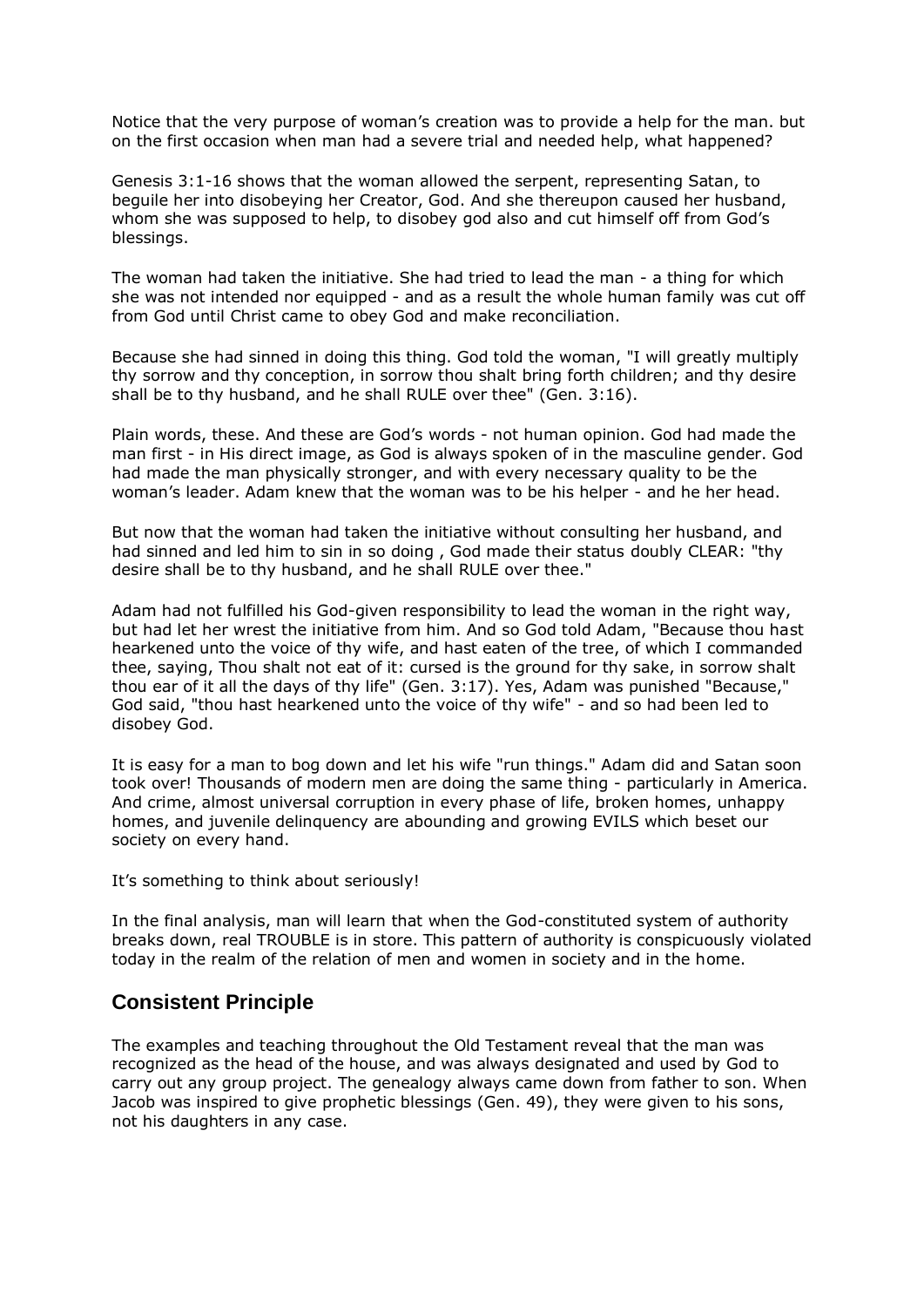In other words, man was regarded as the direct representative of God over all the animate creation, and woman was recognized and respected as his helper. She derived her honor and blessings indirectly through her husband, her God-constituted head.

God called Moses to lead his people out of Egyptian bondage. And when it came time to institute God's physical priesthood, God chose Aaron and his sons (Exodus 29:9).

Note this point. In every case, God chose men- not women- to be the leaders and spokesmen, or preachers - if you wish to apply it that way.

What a striking contrast to our society where women are conducting themselves in a way that would have made their great-grandmothers blush! But let's get the point and not try to excuse ourselves. The contrast is not between us and what is termed "oldfashioned." It is between our way and GOD'S way as revealed in His word.

God's word is consistent in teaching that woman is to be in subjection to the man never his leader or spokesman. Another point to notice is that while in both ancient and modern times the both ancient and modern times the Gentile nations often had queens or women ruling over them, at no time did God ever appoint a woman as queen or to ANY administrative office either in the nation of Israel or in the church either in Old or New Testament times. That is God's way! If our own human idea or way is different, then it is we - nor God - who should REPENT of this error and change our own carnal, human ways.

Are we going to delay our CREATOR on this point?

#### **Prophetesses**

In both the Old and New Testament, we find that God did use some righteous woman in the office of a prophetess. If we study these examples carefully, we will see that their function has often been misinterpreted and that their office carried no administrative authority, but that they were simply used of God to convey a message to one of his servants, or to other people - but never in the capacity of preaching or exercising authority over them.

Exodus 15;20-21 gives the account of Miriam the prophetess leading the women out to dance and praise God in song. But she is nowhere spoken of as having preached or having had authority of any kind over the men. And any honest Bible student knows that it would have been contrary to existing mode of conduct, and to God's command, for her to have done so.

#### **Deborah**

An unusual situation in Israel which in many ways parallels our own present day DEGENERACY is described in chapters 4 and 5 of the book of Judges. To properly understand this account, we need to realize that the entire book of Judges is primarily devoted to a history of Israel's mistakes because: "In those days there was no king in Israel, but every man did that which was right in his own eyes" (Judges 17:6; 21:25).

In Judges 4:1 we find that Ehud, Israel's present "deliverer" (Judges 3:15) had died, and the people began doing evil in God's sight. There seems to have been no man of real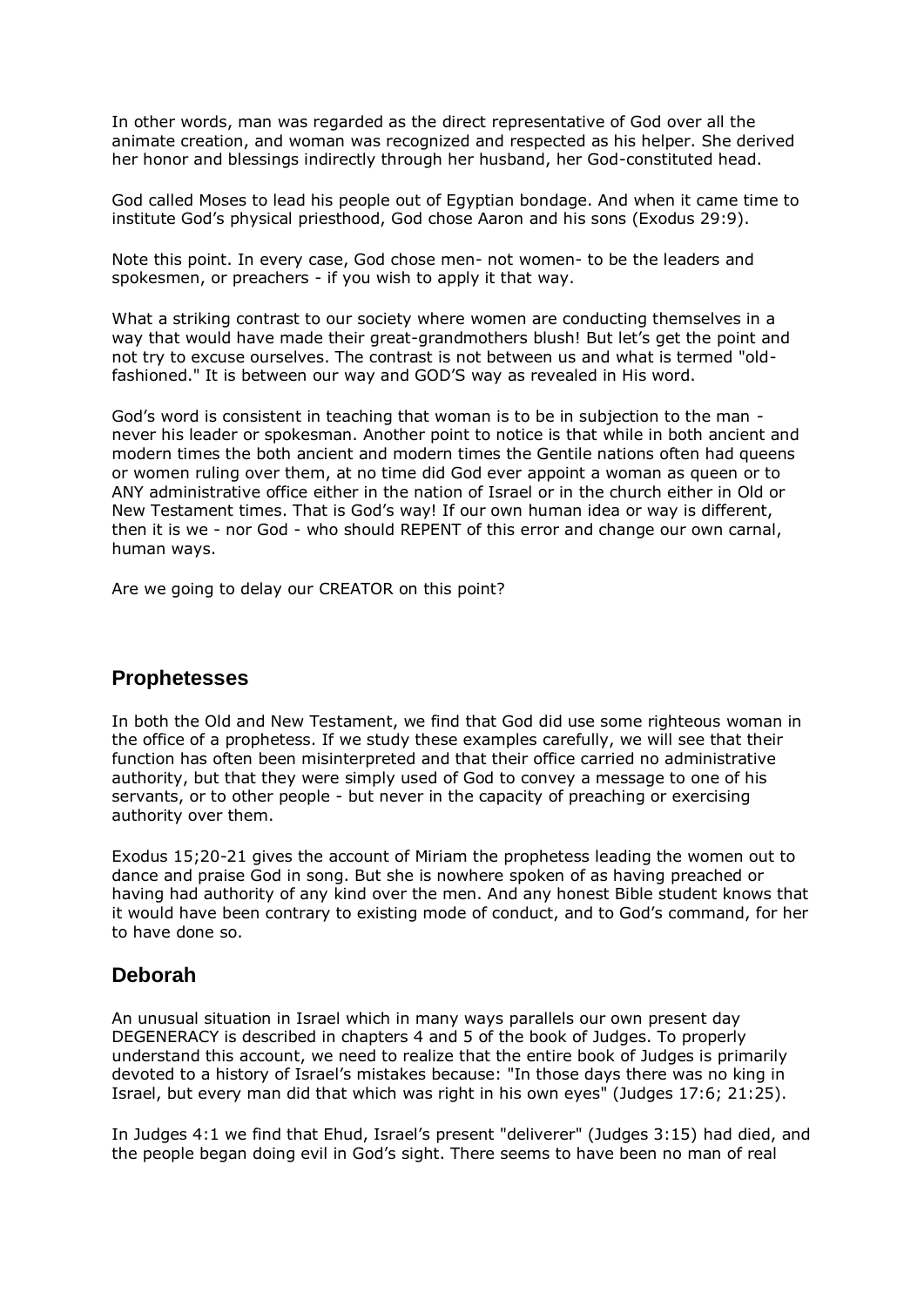purpose and leadership to guide Israel at this time, and God sold them into the hand of the king of Canaan for their disobedience.

At this point, we read: "And Deborah, a prophetess, the wife of Lapidoth, she judged Israel at that time" (verse 4).

Since no man had the courage and leadership to master the situation and take the initiative, Deborah - being a prophetess and knowing God's will - reminded Barak, "Hath not the Lord God of Israel commanded ..." And she proceeded to remind him - not command him, because she had no such authority over the men - of what God had commanded should be done.

Barak, being a weakling and too fearful to exercise his God-given responsibility of leadership, told her, "If thou wilt go with me, then I will go: but if thou wilt not go with me, then I will not go" (Verse 8).

Knowing full well that Barak ought to be man enough to carry out this responsibility without having to cling to the skirts of a woman, Deborah told him: "I will surely go with thee: notwithstanding the journey that thou takest shall not be for thine honour; for the Lord shall sell Sisera into the hand of a woman" (verse 9).

Deborah herself - a righteous and God-fearing woman - had no desire at all to usurp man's responsibility for leadership. And her own words betray how ashamed she must have felt of her men, who were so weak that she had to "mother" them along to get them to carry our God's will. She later sang of this national tragedy: "The inhabitants of the villages ceased, they ceased in Israel, until that I arose a MOTHER in Israel!" (Judges 5:7).

## **Like Today**

This pitiful spectacle of men being too weak and too lazy to carry out their God-given responsibility for leadership is closely paralleled in America today - right now! And it is a growing trend in many other nations. It seems to be a part of our so-called "civilization." And it is wreaking havoc in our homes, our churches, our society.

Women preachers constitute only a small part of this general problem. The big problem is that men and women have departed from the WAY of God in their lives. They have forsaken the knowledge and practice of exercising the God-constituted authority. He set in the home, in the church, and in society.

The divorce rate and the number of juvenile delinquents and criminals is constantly growing. And most people don't seem to know why.

Asked to account for the rise in juvenile delinquency, an expert on this subject. Police Commissioner Gibbons of Philadelphia, answered: "Throughout the country there is a general disregard for CONSTITUTED AUTHORITY. I think that goes for the adults and is reflected in the thinking of the juvenile" Yes, Commissioner Gibbons and many other men and women who are constantly dealing with this problem have been forced to realize that proper understanding and respect for authority is rapidly disappearing from our society.

In its wake, we find increasing violence, murder, rape, corruption in many forms.

Commenting on America's problem of growing juvenile crime, a famous, visiting British general said that he remembered that when he was a boy, father's word was law and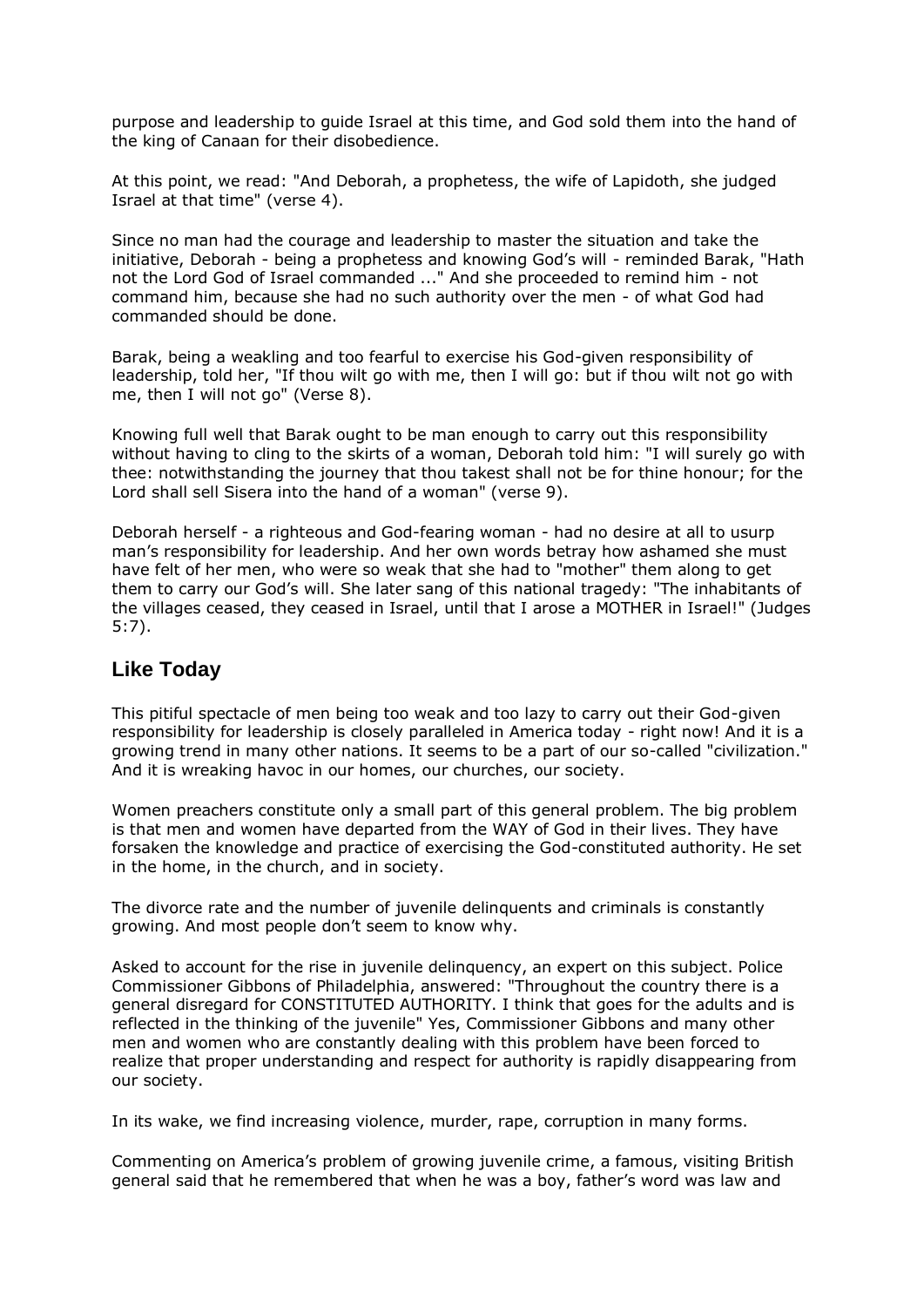disobedience was quickly rewarded by physical chastening. But now, in both countries, most fathers just don't seem to care, and the mother is either unwilling or unable to properly handle the situation.

Yes, men used to feel their God-given duties as head of the house and exercise them. But now it seems they just don't care.

In fact, the whole population seems to delight in ridiculing man's position as head of the house. This attitude of contempt for what GOD has ordained is prominently displayed in comic strips, movies, radio, and now television - all of which like to portray the husband as a big, helpless dumb brute who has to be "managed" by his intelligent, "modern" wife.

A recent newspaper report says: "The United States is moving rapidly toward the 'woman's world' with diaper-changing husbands and independent wives." Yes, the weak, spiritless American husband is fast becoming the butt of every joke. This situation may strike some as being very funny, but it is an ABOMINATION to Almighty God! The lack of a real father and HEAD in every home is leading to more broken homes, broken young lives, and wretchedness than you have realized.

It's time to wake up and get back to the WAY of God.

#### **Other Prophetesses**

There are a few other prophetesses mentioned specifically in the Bible, and in every case they were used as Deborah was - to impart knowledge to others as to God's will. In no case did they exercise authority.

We read of Huldah the prophetess in II Chronicles 34:22-28. Here we find that the King of Judah sent to Huldah to find out what God's will was. But, upon learning, he made the decision as to what should be done.

In Luke 2:36-38, we read of Anna, a prophetess, who was a widow 84 years old. She was a very righteous woman who "served God with fasting and prayers night and day." And so it was revealed to her that the child Jesus was the expected messiah, and she was privileged to announce this to those who were gathered informally about Jesus and His earthly parents.

The four virgin daughters of Philip the evangelist are mentioned in Acts 21:8-9. The account says the "did prophesy," but we find an example of how this was often done in the following verses (10-12) describing Agabus, the prophet. Notice that Agabus did not preach to the group or have authority over them, but simply warned Paul personally, and those with him, of what God had revealed would befall him at Jerusalem.

So, although the word "prophesy" means to "forthtell for God," whether in the sense of a revelation of future happenings or of inspired preaching, we see that the latter function was never exercised by women prophetesses, who never held authority over the men or the congregation, but only spoke privately to convey a message from God.

## **New Testament Teaching**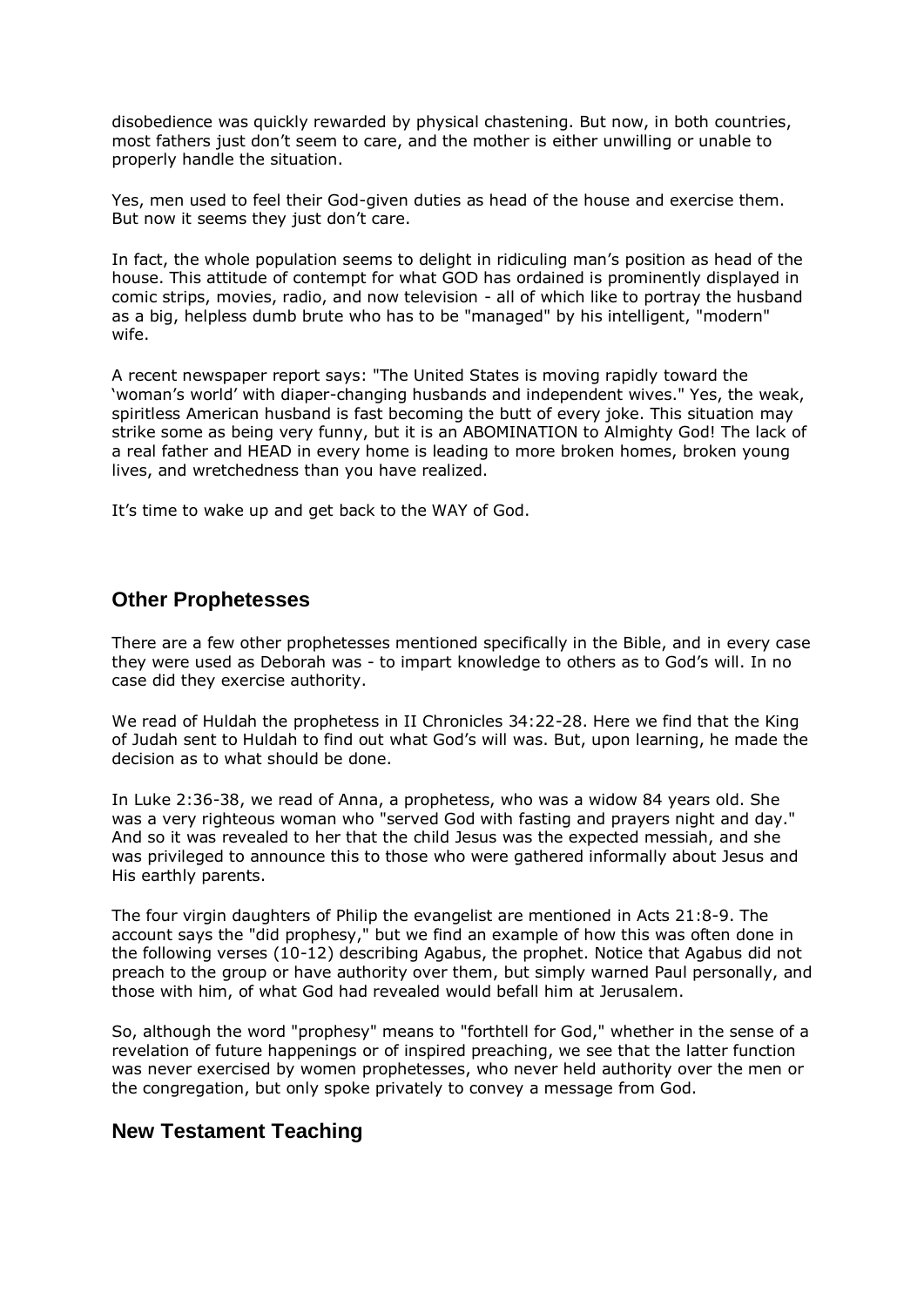The New Testament teaching, example, and direct commands on this subject are very clear.

In I Corinthians 11:3-16, the apostle Paul says (verse 3), "But I would have you know, that the head of every man is Christ; and the HEAD of every woman is the man; and the head of Christ is God."

Paul says the man "is the image and glory of God: but the woman is the glory of man" (verse 7). Man stands in the direct image and as the visible representative of God, and so should not have his head covered as a sign that he is in subjection to any visible being - he being in subjection only to the invisible God.

But the woman is to subject herself to the man; she was made "for the man" (verse 9). Therefore, she ought to have power - or to make the meaning clear, a sign that she is under authority - on her head because of the angels. If she acknowledges her subjection to the man by this outward sign, she will be granted special favor by the ministering and guardian angels, whose help the woman - as the weaker sex - is particularly in need of.

Notice that this symbol of being in subjection - this covering or veil spoken of - is the wearing of long hair by the woman. Some interpreters have falsely assumed that their covering was a veil or scarf, but this was not the custom of Grecian women, as they assume, and Paul clearly defines, the woman's covering as her long hair, which he says is a glory to her (verse 15 of chapter 11).

Paul concludes this passage by saying that if anyone brings up a contrary idea, the churches of GOD recognize no such ideas of men. However, many of the churches of today have rejected these commands of God. Many unthinking modern women, kept in spiritual ignorance, now cut their hair short like a man - thereby dishonoring their human head, man, and their spiritual head, Christ, whose command they are rejecting.

It's time to realize that true Christianity means OBEDIENCE to God's commands!

## **Paul's Inspired Commands**

The apostle Paul was inspired to give directions for exercising spiritual gifts in chapters 12,13 and 14 of First Corinthians. He concludes these instructions in I Cor. 14:34-40 by commanding: "Let your women keep silence in the churches: for it is not permitted unto them to speak; but they are commanded to be under obedience, as also saith the law" (verse 34). Here is a direct command from God that women are NOT to speak in church even in exercising the spiritual does not mean presiding over a group in these activities (I Cor. 11:5).

Their husbands are to study God's word and to be their head, their leader in spiritual as well as physical matters. Thus, if women wish to ask questions, "let them ask their husbands at home: for it is a SHAME for women to speak in the church."

Present circumstances are no excuse for disobeying the commands of God. Nevertheless, how many husbands are qualified to fulfill their responsibility as spiritual head of the family?

The shameful answer is: far too few. But this is no reason for women usurping this authority. For in I Timothy 2:12, God inspired Paul to write: "But I suffer not a woman to teach, nor to usurp authority over the man, but to be in silence." He continues (verse 13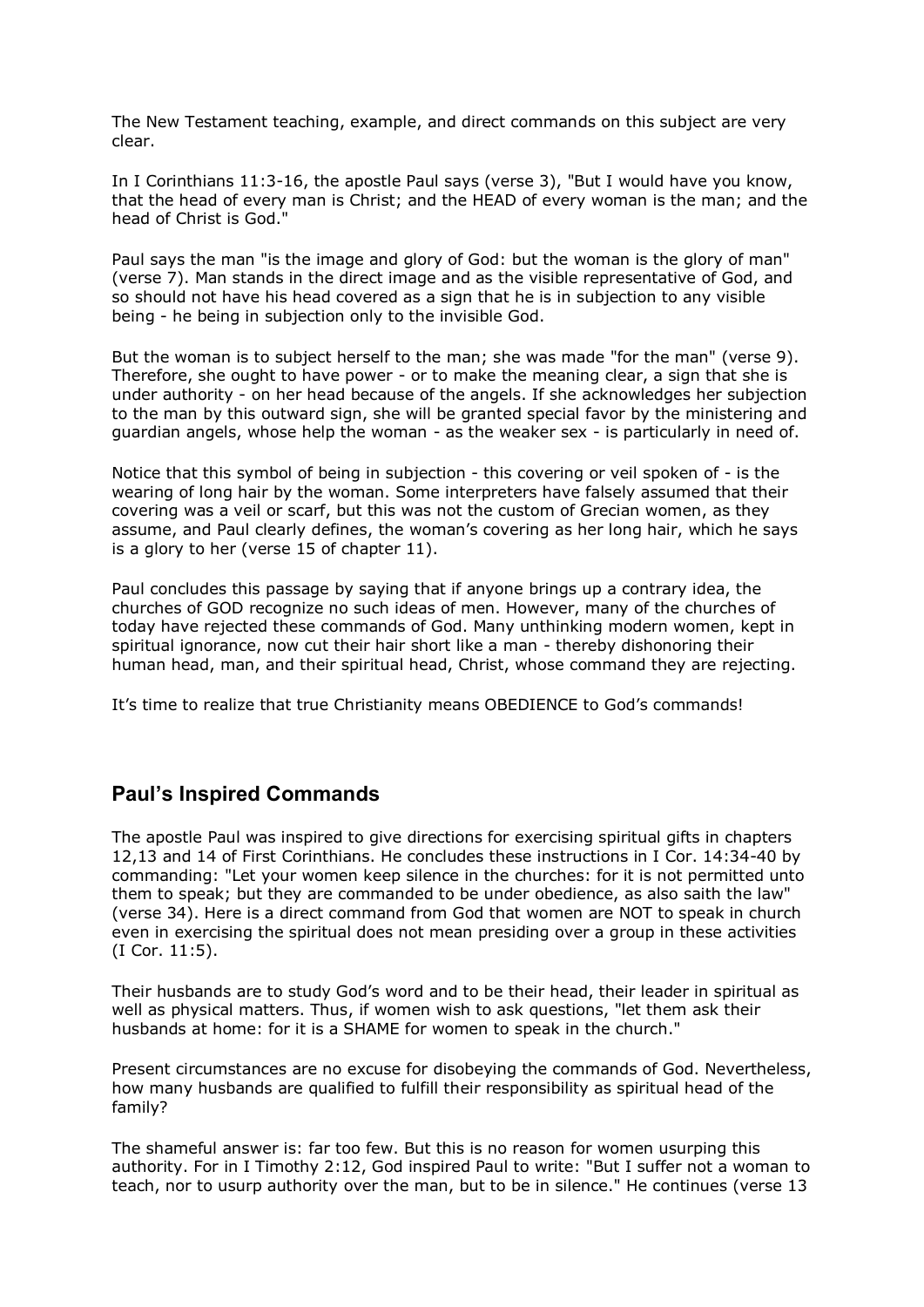and 14), ":For Adam was first formed, then Eve. And Adam was not deceived, but the woman being deceived was in the transgression."

The woman is not to have authority over the man, for she was created to be his helper. And this passage and others (II Timothy 3:6) indicate that women do tend to be more easily deceived than men. They were not intended by God to be physical or spiritual leaders over men - and most God-fearing women realize this and would be thankful if the men would AWAKEN to their God-given duty to guide the family and instruct their wives in spiritual knowledge. But - alas! how far men have fallen short of this CHRISTIAN DUTY.

## **God's Way Best**

Women preachers? Women leaders?

The answer is abundantly plain if we seek God's way!

This knowledge should certainly cause no "battle of the sexes," but rather bring both men and women to the sober realization of how far we have departed form the way and commands of God.

If men and women everywhere will both acknowledge the great error they have made, the great SIN they have committed in transgressing the commands of God in this matter - and will REPENT and turn form this wrong way, God will forgive and abundantly pardon.

Yes, we need to restore God's system of authority in our homes, our churches, our nations. Then growing children will be properly trained for life by firm but loving parents. And wives - as many of them secretly realize - would have a new respect and love for their husbands. And with people understanding God's authority and why, our church life would become cleansed of all the mixture of paganism and human tradition with what is left of real Christianity - the kind found in God's word.

Society as a whole would be immeasurably benefited by a renewed respect for constituted authority - and the realization that authority comes down from God himself.

## **God Holds Men Responsible**

Women - and women preachers - have taken unto themselves much authority that is not rightfully theirs. But in most cases they have done so because men were too lazy or indifferent to carry out the responsibility as they should. And so it is a situation for which we should all repent.

But you will have to realize that God at no time had used a woman as His minister in preaching or writing His word. Any woman usurping this authority was so doing in direct violation of the commands of God, and so cut herself off from God and from the Holy Spirit, "whom God hath given to them that OBEY Him" (Acts 5:32)

And any church or denomination which continues to REJECT this truth is not being used of God at all, for He says: "My people are destroyed for lack of knowledge: because thou hast rejected knowledge, I will also reject thee" (Hosea 4:6)

Jesus Christ said: "Man shall not live by bread alone, but by every word of God" (Luke 4:4).